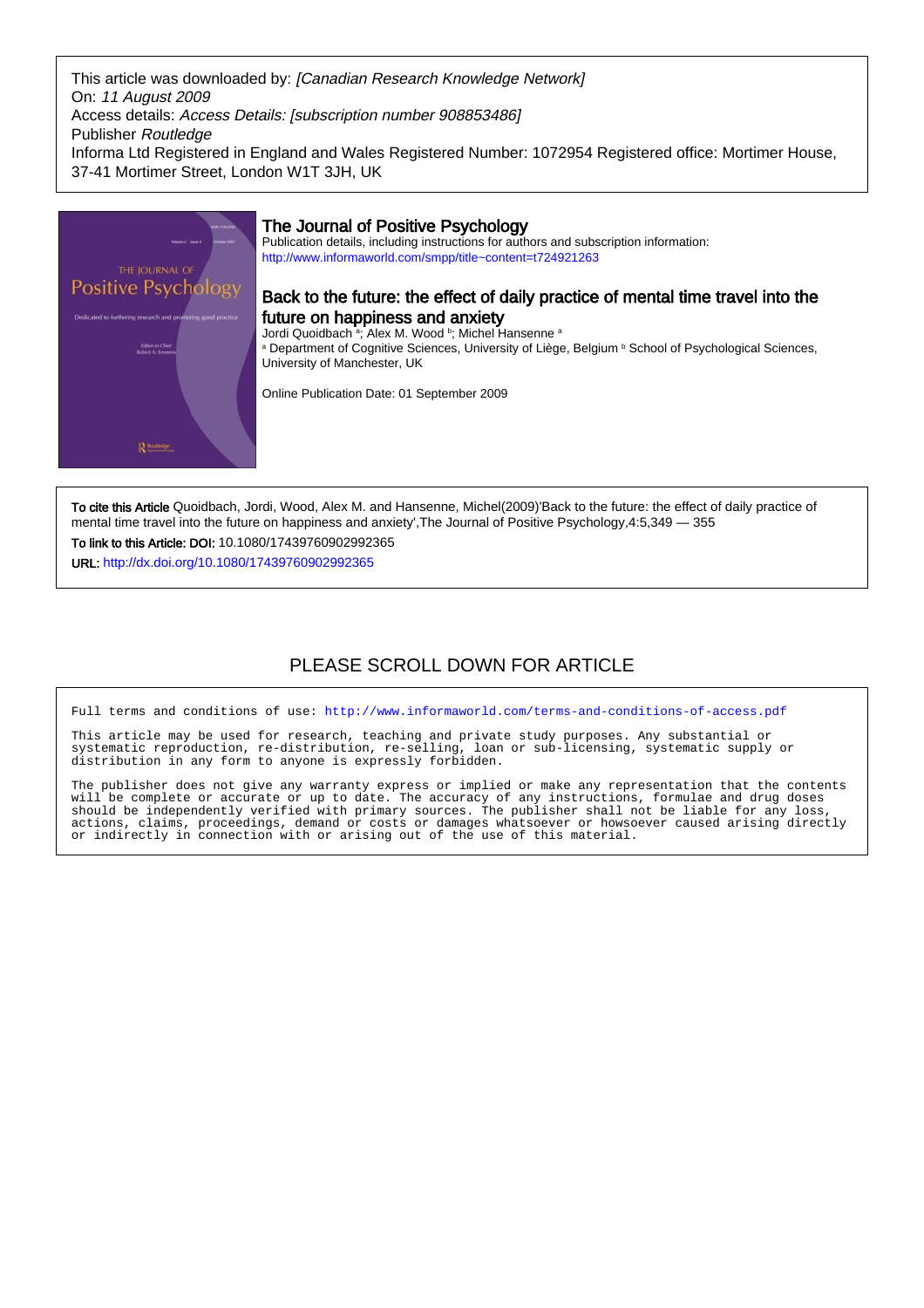## Back to the future: the effect of daily practice of mental time travel into the future on happiness and anxiety

Jordi Quoidbach<sup>a\*</sup>, Alex M. Wood<sup>b</sup> and Michel Hansenne<sup>a</sup>

<sup>a</sup>Department of Cognitive Sciences, University of Liège, Belgium; <sup>b</sup>School of Psychological Sciences, University of Manchester, UK

(Received 18 March 2008; final version received 27 February 2009)

The ability to project oneself into the future has previously been found to be related to happiness and anxiety. The purpose of the present study was to investigate the causal effect of deliberate mental time travel (MTT) on happiness and anxiety. More specifically, we address whether purposely engaging in positive, negative, or neutral future MTT would lead to different levels of happiness and anxiety. Results show a significant increase of happiness for subjects in the positive condition after 2 weeks but no changes in the negative or neutral condition. Additionally, while positive or negative MTT had no effect on anxiety, engaging in neutral MTT seems to significantly reduce stress over 15 days. These findings suggest that positive future MTT is not just a consequence of happiness and might be related to well-being in a causal fashion and provide a new approach in happiness boosting and stress-reducing activities.

Keywords: episodic future thinking; mental time travel; happiness; anxiety

## Introduction

Of the many abilities that humans possess, one of the most amazing is the process by which we envision our future. This ability to imagine personal future events has been explored in a great variety of areas of psychology and, depending on the field, has been referred to under different names encompassing different aspects of the concept such as mental simulation (e.g., Pham & Taylor, 1999; Taylor, Pham, Rivkin, & Armor, 1998), future thinking (e.g., MacLeod & Byrne, 1996; MacLeod & Salaminiou, 2001), anticipation of future experiences (e.g., MacLeod & Conway, 2005), or goal striving (e.g., Sheldon & Elliot, 1999). Recently, a fast-growing number of studies have addressed the ability to envision the future under the term mental time travel (MTT; e.g., D'Argembeau & van der Linden, 2006; Quoidbach, Hansenne, & Mottet, 2008; Suddendorf & Corballis, 2007; Tulving, 2002). MTT refers to the faculty that allows humans to mentally project themselves backward in time to relive, or forward to pre-live, events (Suddendorf & Corballis, 1997). The ability to relive past events is also known as episodic memory in the literature and has been extensively investigated (e.g., Tulving, 2002, 2005), while the ability to project the self forward in time to pre-experience an event has been labeled episodic future thinking (Atance & O'Neill, 2001). Past and future travels rely on a common set of processes by which

past experiences are used to envision the future (Atance & O'Neill, 2001; Buckner & Carroll, 2007; Hassabis, Kumaran, Vann, & Maguire, 2007; Okuda et al., 2003; Wheeler, Stuss, & Tulving, 1997), and both importantly involve autonoetic consciousness, i.e., 'the kind of consciousness that mediates an individual's awareness of his or her existence and identity in subjective time extending from the personal past through the present to the personal future' (Tulving, 1985, p. 1). Future MTT implies, therefore, a conscious act of pre-experiencing future events involving the self and located in specific time and space. In this way, it is distinct from merely knowing that some event is likely to happen and from the general way that one apprehends the future (i.e., pessimism/optimism).

MTT into the future is considered as a crucial ability for human beings (Gilbert, 2006; Gilbert & Wilson, 2007; Suddendorf & Corballis, 1997, 2007; Wheeler et al., 1997). Indeed, from an evolutionary perspective, MTT offers a critical selective advantage insofar as it enhances individuals' flexibility in novel situations and versatility to develop and adopt strategic long-term plans to suit selected goals (Suddendorf & Corballis, 2007). The ability to imagine personal future events may also provide a motivational break that counters a natural tendency to time discounting and impulsive, opportunistic behavior. This capacity is advantageous in the long term, especially given that

<sup>\*</sup>Corresponding author. Email: jquoidbach@ulg.ac.be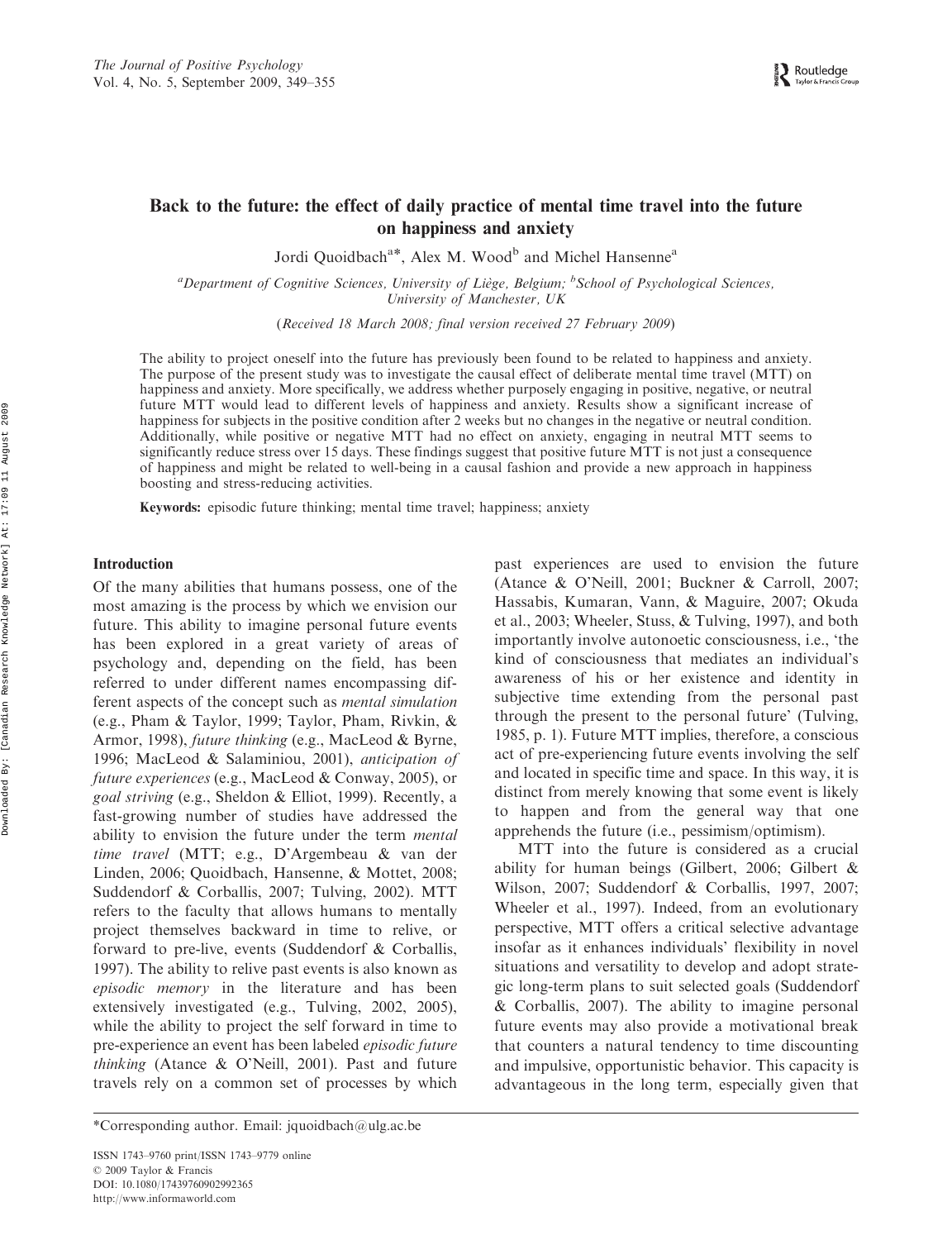humans depend on cooperation and coordination (Boyer, 2008). Finally, most individuals' decisions are influenced by their (often biased) anticipated hedonic reactions to imagined future events (i.e., affective forecasting; Gilbert, 2006; Gilbert & Wilson, 2007; Wilson & Gilbert, 2005).

Aside from the evolutionary point of view, MTT into the future also plays an important role in our wellbeing and happiness in daily life. Indeed, 12% of our daily thoughts are about the future (Klinger & Cox, 1987) and this MTT is often pleasurable, as people tend to imagine themselves achieving and succeeding rather than fumbling or failing (see Gilbert, 2006). In one study relating MTT into the future and positive outcomes, MacLeod and Conway (2005) found that positive future thinking correlated with subjective wellbeing in the general population. The authors also found a positive correlation between the amount of positive projections a person could generate and the size of his social network. Moreover, there is considerable evidence that generating mental images of future success and of the process to get there can sometimes increase achievement motivation, effort, and performance (Greitemeyer & Würz, 2006; Pham & Taylor, 1999; Taylor et al., 1998; Ten Eyck, Labansat, Lord, & Dansereau, 2006). A positive image of themselves in the future can motivate action by helping people to articulate their goals clearly and develop behaviors that will allow them to fulfill these goals (Pham  $\&$ Taylor, 1999; Vasquez & Buehler, 2007). Concurrently, writing about life goals was found to be associated with a significant increase in subjective well-being (King, 2001).

Conversely, there is also evidence from the other end of the emotional spectrum that people with very low levels of happiness have altered future-directed thinking. A consistent finding is that depressed and suicidal individuals differ from controls by their lack of positive thoughts about the future while being no different in the number of negative thoughts they are able to generate (MacLeod & Byrne, 1996; MacLeod, Pankhania, Lee, & Mitchell, 1997; MacLeod & Salaminiou, 2001; MacLeod, Tata, Kentish, & Jacobsen, 1997). Moreover, anxiety seems to be associated with an increase in negative future MTT but not fewer positive projections (Andersson, Kyrre Svalastog, Kaldo, & Sarkohi, 2007; MacLeod & Byrne, 1996; MacLeod et al., 1997). This finding is also observed at the personality level with healthy individuals where anxiety-related dimensions, namely neuroticism and harm avoidance, were found to predict the amount of negative future projections (Quoidbach, Hansenne, & Mottet, 2008). These findings further strengthen the importance of positive future-directed thinking to well-being and happiness. However, whereas findings relating positive future thinking and happiness are relatively unambiguous, it should be

mentioned that negative future thinking does not always have negative effects. Indeed, anticipating unpleasant events can minimize their impact. Arntz, van Eck, and de Jong (1992) showed that subjects who received electric shocks of unpredictable intensity to their right ankle (i.e., 17 painful electrical stimulations of medium intensity, alternated with only three strong stimulations) had higher subjective fear ratings and autonomic responses (skin conductance response, heart rate, and respiration) than the matched controls who received 20 predictable strong stimulations. The inability to anticipate a slightly negative future event makes it more painful than an anticipated considerably negative event. In addition, negative future thinking helps to develop prudent and prophylactic behaviors (Gilbert, 2006). Finally, studies on defensive pessimism show that mentally playing through or reflecting on all the possible negative outcomes for a given situation helps anxious individuals to manage their anxiety, and so it does not interfere with their performance (see for a review Norem & Chang, 2002).

Foundationally, research on MTT into the future and well-being must address the issue of whether positive or negative episodic future thinking is a cause of happiness or anxiety, per se, or merely a side effect that people with high or low well-being frequently experience. Indeed, previous studies on the topic have only been correlational. Of course, the most direct and unambiguous way to determine whether MTT exerts a causal effect on happiness and anxiety would be in the context of experimental studies in which MTT was manipulated and its effects on measures of happiness and anxiety were observed. This is the purpose of the present study. More specifically, we address whether focusing on positive, negative, or neutral future thinking will lead to different levels of happiness and anxiety. Based on the above findings, we predict that self-guided, positive MTT daily exercises will lead to heightened happiness over a 2-week period relative to a focus on negative or neutral projections. As previous findings are controversial concerning negative future thinking and anxiety, showing both that negative MTT is related to high anxiety and that it can sometimes reduce it, the investigation of the effect of the daily practice of MTT on anxiety is purely exploratory.

## Method

### Participants

Subjects in the present study were recruited from the local university workers via an intranet advertisement asking them to participate in a study on how people imagine the future. A total of 210 healthy adults originally indicated their willingness to participate in the study by completing the baseline measures of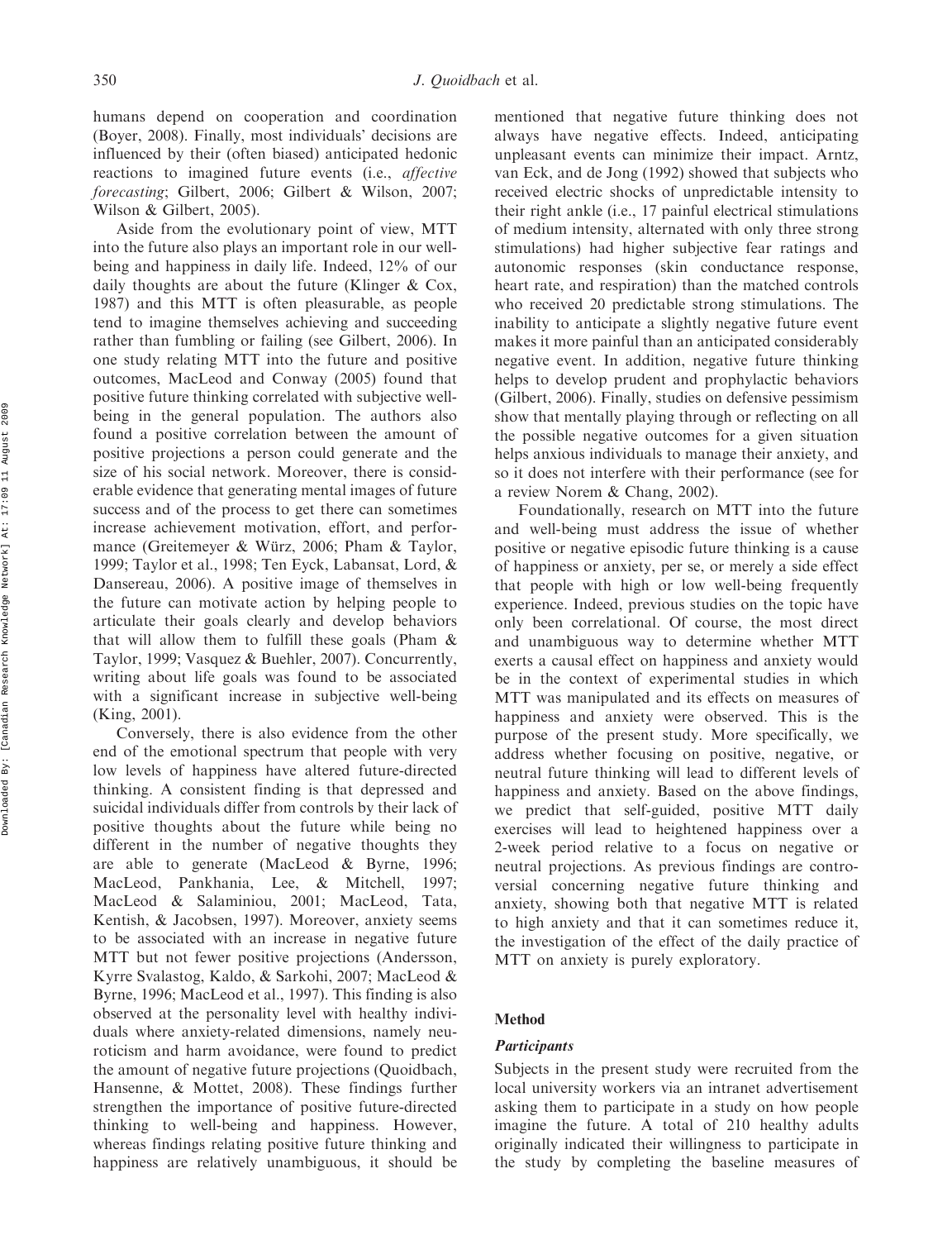happiness and anxiety, and were randomly assigned to one of the three experimental groups (positive projection, negative projection, and neutral projection) or to the control group (no projection). Attrition was quite prevalent in the experimental groups. Forty-three participants never started the actual study and another 61 subjects were dropped from data analysis because of missing or incomplete data, $\frac{1}{1}$  leaving a total of 106 participants. This was not surprising given the demanding daily nature of the task and the fact that these subjects were unpaid volunteers. However, there were no group differences in the exclusion/dropout rate for each experimental group ( $\chi^2$  = 0.42;  $p$  = 0.98) and no differences between subjects who dropped out and those who did not regarding their initial level of happiness and anxiety ( $p = 0.70$  and  $p = 0.85$ , respectively). The effective sample was made up of 69 women with a mean age of 31.2 years  $(SD = 10.76)$  and 37 men with a mean age of 35.03 years  $(SD = 14.8)$ . The experimental groups were composed of 15 subjects (6 men) for the positive projection group, 16 subjects (7 men) for the negative projection group, and 18 subjects (5 men) for the neutral projection group. The control group was made up of 57 subjects (19 men). All participants gave written, informed consent to participate in the study.

### Procedure

After being given instructions and information about the study procedure, participants were provided with an individual login and password for the study website. Participants were then invited when they first logged on to complete the pre-test, which consisted of an online version of the Subjective Happiness Scale (Lyubomirsky & Lepper, 1999) and of the State Trait Anxiety Inventory (Spielberger, 1983). After that, participants started receiving emails every day with a link to their online daily projection questionnaire. A first, reminding email was sent to every participant at 5 p.m. and another one was sent at 8 p.m. to participants who had not yet completed their questionnaire. Participants had to complete their daily questionnaire between 5 p.m. and midnight for 15 consecutive days. The first day was considered a practice day and was not counted in the observation period, resulting in a total of 14 daily reports that were used in the analyses. Finally, participants were contacted by email and asked to complete once again the happiness and anxiety scales on the day following their last daily questionnaire (post-test).

## **Conditions**

Beside the control group that did no intervention and just had to complete the happiness and anxiety scales twice in a 15-day interval, participants were randomly assigned by the website program to one of the three experimental conditions (positive, negative, or neutral projections) and were provided with one of the three following instructions:

- (1) 'Please try to imagine, in the most precise way, four positive events that could reasonably happen to you tomorrow. You can imagine all kinds of positive events, from simple everyday pleasures to very important positive events.' Examples of positive events imagined by participants were as follows: 'Before going to bed I could get an SMS from my ex-boyfriend,' 'I can see myself savoring meatballs and French fries at the Rendez-Vous Café with my friend Evelyne right after our Pilates workout at the gym', and 'After a great job interview, the boss of the company I applied to work for will tell me I got the job.
- (2) 'Please try to imagine in the most precise way, four negative events that could reasonably happen to you tomorrow. You can imagine all kinds of negative events, from everyday hassles to very important negative events.' Examples of negative events imagined by participants were as follows: 'My hairdresser will ruin my hair tomorrow while I'm already in a hurry for Julie's wedding,' 'When I take a shower tomorrow morning, the water will suddenly turn very cold for a few seconds,' and 'My doctor will inform me that he just got the results of the medical exam and that my recent sight problem is caused by a tumor.'
- (3) 'Please try to imagine, in the most precise way, four neutral and routine events that could reasonably happen to you tomorrow. Imagined events have to be things really neutral that you are used to doing such as taking a shower, tying your shoe laces, or turning on your computer.' Examples of neutral events imagined by participants were as follows: 'waking up at 9 a.m.,' 'borrowing my friend's cognitive neuroscience book,' 'taking the bus to work', and 'brushing my teeth.'

Depending on the condition, one of these instructions was written on the daily questionnaire, followed by general additional instructions reminding participants that imagined events had to be specific (i.e., they had to take place in a specific place at a specific moment) and inviting them to take the time to think of elements, namely, phenomenal characteristics, such as where and when the event could take place, the people and objects surrounding, other sensory details such as sounds or smells, and emotions they could feel. Instructions were followed by four blank text boxes for participants to write a brief summary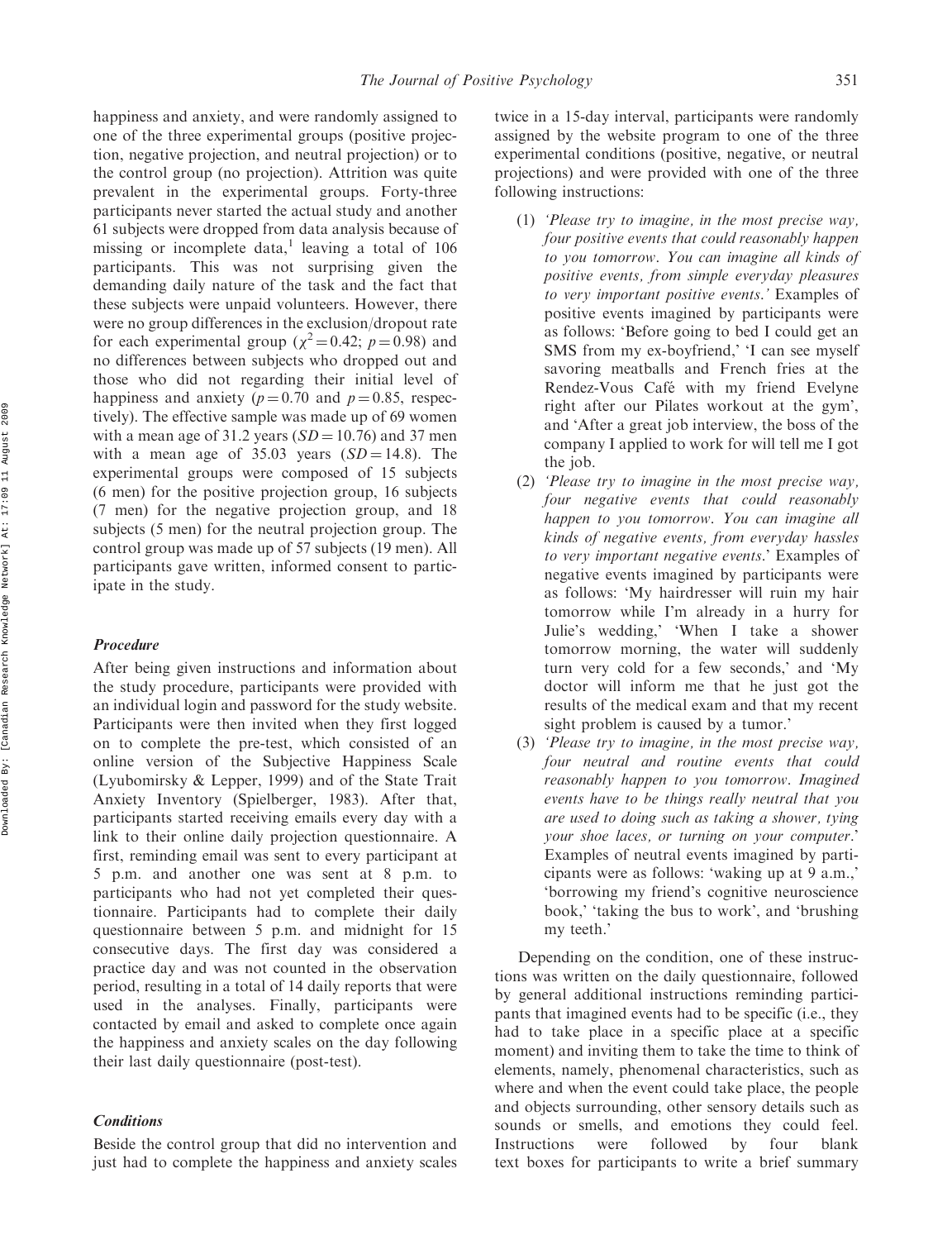Table 1. Effect of experimental condition on 15-day mean emotion elicited by projections.

|                                         | Positive<br>projection | Negative<br>projection | Neutral<br>projections | F(2, 50) |          |
|-----------------------------------------|------------------------|------------------------|------------------------|----------|----------|
| Mean emotion elicited<br>by projections | 1.81                   | $-1.5$                 | 0.63                   | 200.49   | < 0.0000 |
| SD                                      | 0.51                   | 0.49                   | 0.44                   |          |          |

of their future projections. For each projection, participants were also asked to rate emotions they would experience if the event was actually taking place, on a 7-point scale ranging from  $-3$  (extremely negative) to  $+3$  (extremely positive).

## **Happiness**

Happiness was assessed by a French back-translated version of the Subjective Happiness Scale (Lyubomirsky & Lepper, 1999). The measure is composed of four items and uses a 7-point Likert-type scale. Examples of items include 'Compared to most of my peers, I consider myself (from  $1 =$ less happy to  $7 = more happy$ )' or 'Some people are generally not very happy. Although they are not depressed, they never seem as happy as they might be. To what extent does this characterization describe you? (from  $1 = not$  at all to  $7 = a$  great deal).' Lyubomirsky and Lepper (1999) reported good internal consistency with alpha  $(\alpha)$ ranging from 0.79 to 0.94. The internal consistency of the French translation of the scale used in our sample was also good with  $\alpha$  of 0.81.

#### Anxiety

Anxiety was assessed with the State-Trait Anxiety Inventory (STAI) (Spielberger, 1983). The STAI consists of two 20-item scales: the state and trait anxiety scales. The trait anxiety (STAI-T) scale was used in the current study and considers long-term manifestations of anxiety. Items are rated on a 4-point Likert scale (from 'almost never,' to 'almost always'). The validated French version of the STAI has excellent internal consistency and high retest reliability (Schweitzer & Paulhan, 1990). The Cronbach's alpha  $(\alpha)$  for the STAI-T in the current study was 0.94.

## Results

#### Manipulation check

As a reminder, participants were asked to rate for each projection emotions they would experience if the event were actually taking place. In order to check whether each experimental condition (i.e., positive projection, negative projection, and neutral projection) effectively elicited differential emotional valence in projections, a one-way analysis of variance (ANOVA) was conducted



Figure 1. Effect of MTT intervention on happiness across experimental conditions.

with the mean daily rating of emotional content of projections as the dependent variable and the three experimental conditions as the three levels of the independent variable. The means and standard deviations of the mean emotion of projections are depicted in Table 1. Results showed that the manipulation was effective, as the three experimental groups effectively differed on the emotional content of their daily projections  $(F(2, 46) = 198.48, p < 0.0001)$ . Post hoc comparisons revealed that the positive group significantly differed from the negative  $(p<0.001)$  and the neutral group  $(p<0.001)$ , and the negative group significantly differed from the neutral group ( $p < 0.001$ ).

In addition, there were no significant differences between the four groups regarding their basic level of happiness  $(F(3, 102) = 0.31, p = 0.82)$  and anxiety  $(F(3, 102) = 1.40, p = 0.25).$ 

## Subjective happiness

Scores on subjective happiness scales for each group before and after 2 weeks of daily projection are presented in Figure 1. A two-way, repeated-measures ANOVA with the factor of time as within factor and with projection condition as between-subjects factor was conducted. Results shows a significant effect of time  $(F(1, 102) = 7.87, p < 0.01)$  and a significant interaction  $(F(3, 102) = 2.87, p = 0.04)$ .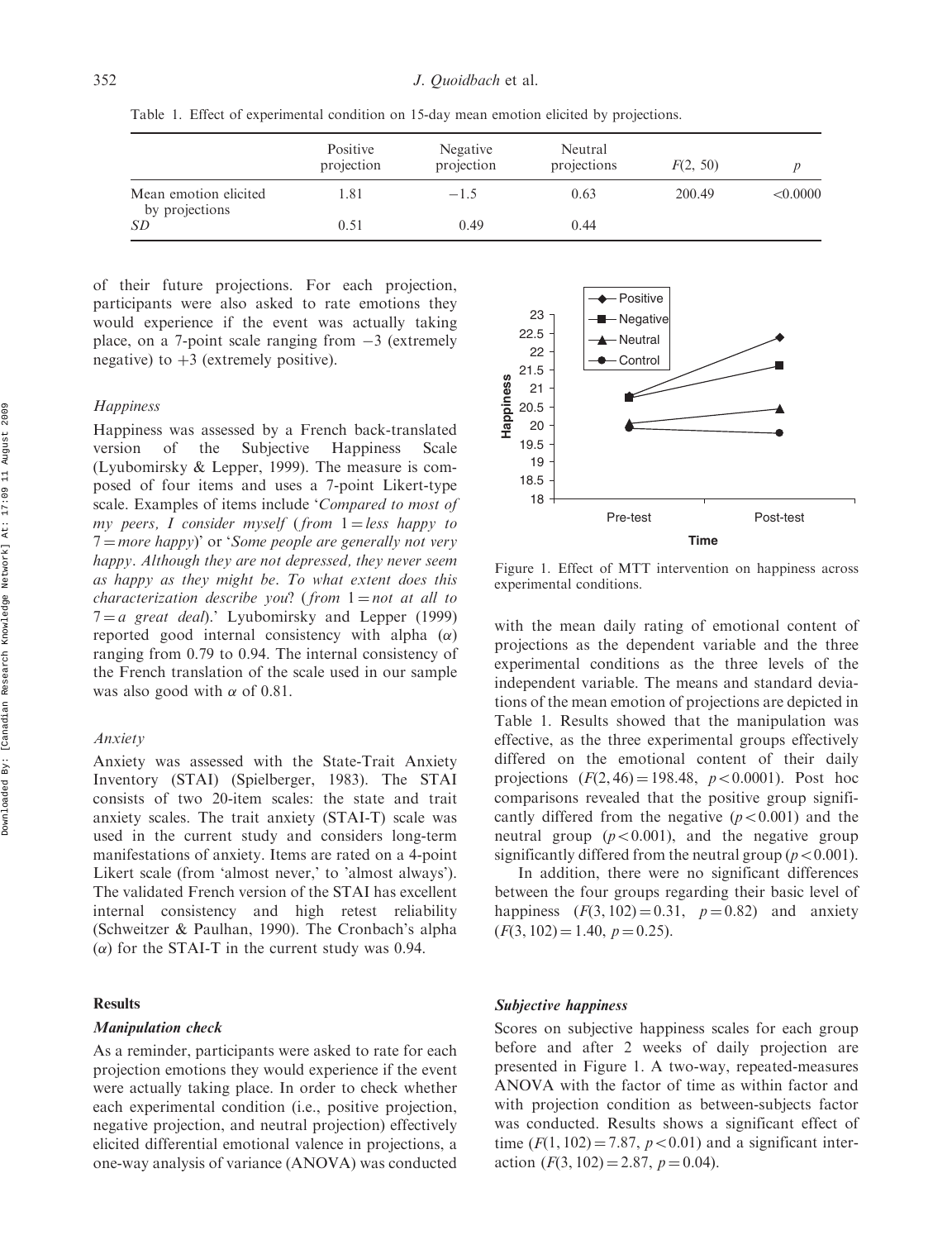

Figure 2. Effect of MTT practice on anxiety across experimental conditions.

Comparisons yielded a significant increase in happiness for the positive projection group  $(F(1, 102)) =$ 8.13,  $p < 0.01$ ). Modifications in the level of happiness after the 2-week program for the negative projection group  $(F(1, 102) = 2.59, p = 0.11)$ , the neutral projection group  $(F(1, 102) = 0.58, p = 0.45)$ , and the control group  $(F(1, 102) = 0.18, p = 0.67)$  were not significant.

### Anxiety

Mean STAI scores for each group before and after the 2-week daily projection are presented in Figure 2. A two-way, repeated-measures ANOVA with the factor of time as within factor and with projection condition as between-subjects factor was conducted. Results yielded no significant effect of time  $(F(1, 102) = 3.13,$  $p = 0.08$ ) and no significant interaction either  $(F(3, 102) = 1.24, p = 0.30)$ . Because there is a trend toward significance for an effect of time, additional comparisons were conducted. These analyses revealed a significant reduction of anxiety in the neutral projection group  $(F(1, 102) = 5.64, p < 0.02)$  but no significant changes in the positive group  $(F(1, 102) = 0.11, p =$ 0.75), the negative group  $(F(1, 102) = 0.14, p = 0.71)$ , or the control group  $(F(1, 102) = 2.90, p = 0.09)$ .

## Discussion

Understanding the roots of well-being and scientifically developing and validating activities to improve it are among the main goals of positive psychology. The first purpose of the present study was to investigate the direction of the causal relationship between MTT into the future and happiness; that is, to examine whether purposely engaging in positive future thinking could boost one's subjective sense of happiness over 15 days. Results show that while participants who had to imagine everyday neutral or negative events showed no significant increase in their levels of happiness, subjects in the positive condition were significantly happier than 2 weeks earlier. This suggests that positive episodic future thinking is not just a consequence of happiness and might be related to well-being in a causal fashion. Therefore, this intervention could be usefully added to the growing number of scientifically validated self-help tools (e.g., Emmons & McCullough, 2003; Lyubomirsky, 2008), and further studies should investigate its effect on depressed patients. Additionally, though the relationship between future MTT and well-being is well established (e.g., MacLeod & Conway, 2005; MacLeod & Salaminiou, 2001), the present research cannot exclude the possibility that the observed increase in happiness is due to the fact that participants in the positive MTT condition also had more positive cognitions and experiences than the other groups. Future research should include another positive cognitions control condition in order to establish with certainty the specific key role played by MTT. However, it should be mentioned that the present results, though not significant, show a surprising increase in happiness in the negative condition. A possible explanation could be that most of the negative events imagined in the negative group did not actually happen, a fact that could have led participants to evaluate themselves as relatively lucky and, therefore, happy people. This finding raises the question of how MTT might interact with affective forecasting. For example, is the mere anticipation of good events enough to increase happiness? Do imagined positive events still lead to happiness when one is disappointed by the actual events (as has been shown in research on affective forecasting bias; see Wilson and Gilbert, 2005)? The differential impact of imagining events that do or do not happen could be interestingly investigated in the future.

The second aim of this study was to investigate the effects of all three types of MTT into the future on anxiety. No particular hypotheses were formulated at this level given the fact that, though negative future thinking seems to be associated with anxiety at the clinical level (MacLeod & Byrne, 1996) and the personality level (Quoidbach et al., 2008), it was also found to be a way to cope with anxiety in some other cases (Arntz et al., 1992; Norem & Chang, 2002). In the present study, neither positive nor negative future thinking practices had influence on levels of anxiety. This absence of effect in the negative MTT group seems to indicate that intentional negative future thinking does not directly cause anxiety. Negative thoughts about the future might therefore be consequences rather than causes of trait anxiety.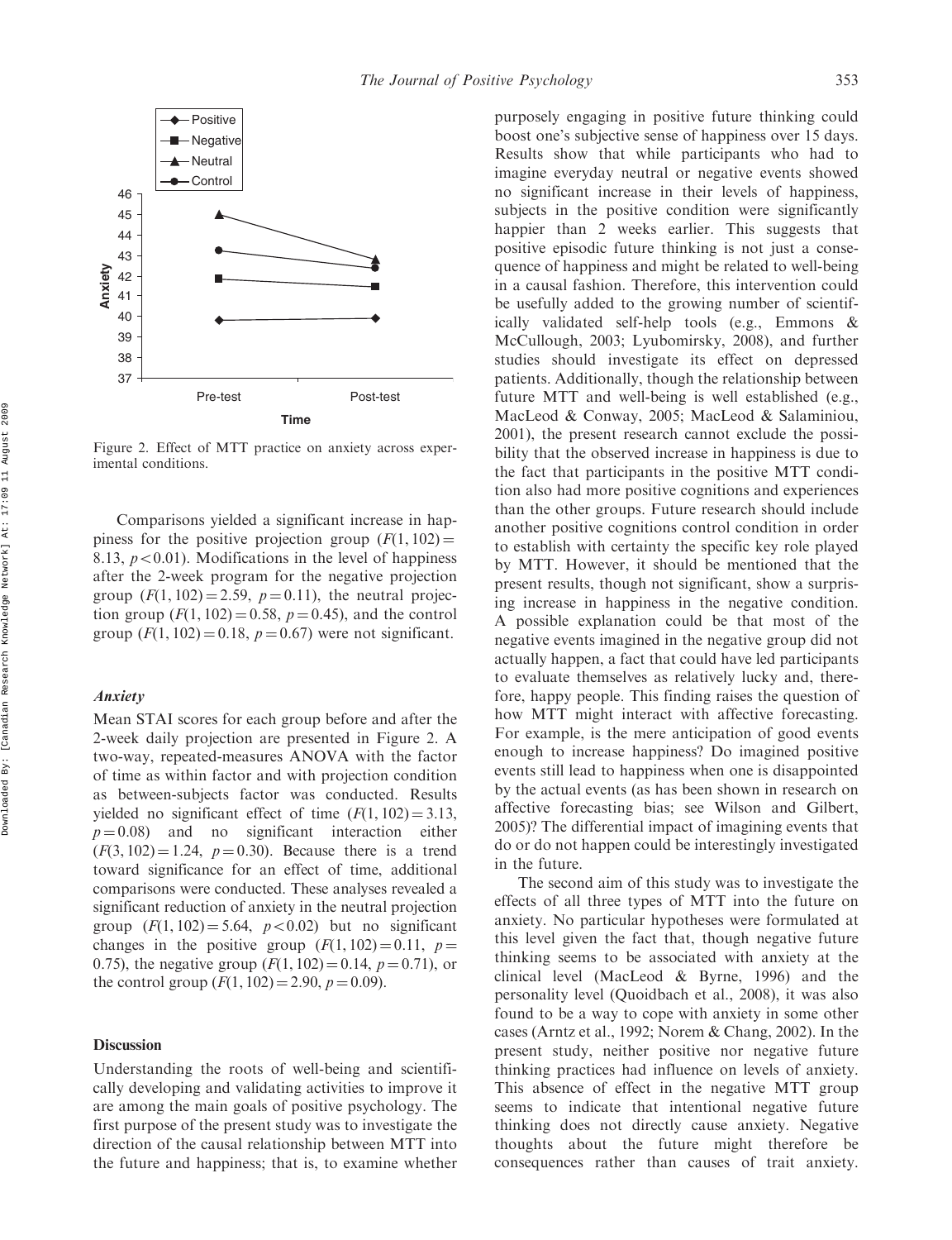Hence, the frequently observed relationship between negative future thinking and anxiety (MacLeod & Byrne, 1996; MacLeod et al., 1997; MacLeod & Salaminiou, 2001; MacLeod et al., 1997; Quoidbach et al., 2008) might be explained by the fact that imagined negative events affect anxious people more than others, either because the negative things they think of are worse or because they are more sensitive and therefore the subjective impact is greater, or both these causes may apply. This explanation is in line with recent findings indicating that subjects who scored high in neuroticism experienced more emotion while imagining negative future events (Quoidbach et al., 2008).

Unexpectedly, participants in the neutral MTT group did show a significant reduction of their levels of anxiety. This surprising result has yet to be explained, as most of the literature on MTT and anxiety addresses anticipation of negative events. A possible explanation of this effect might lie in the structuring nature of neutral MTT. Indeed, a qualitative analysis of the written projections, using a formal coding procedure, revealed that the content of subjects' projections in the neutral group were mainly related to daily routines such as driving, eating or washing oneself (52%) and to planning (i.e., things participants had to do the next day such as going to the grocery store, picking up children from school, or paying a visit to friends or relatives; 44%). Thus, mentally preparing for and organizing the upcoming day might have a significant reducing effect on stress. This finding is in line with previous findings that improving individuals' planning abilities reduces negative affect (MacLeod, Coates, & Hetherton, 2008). Further studies could investigate this kind of MTT as a way to cope with anxiety.

Before we conclude, several limitations of the present study should be mentioned. First, the attrition rate in the present study was quite high and, even though there were no group differences in the exclusion/dropout rate for each experimental group, a possible selection effect cannot be excluded. Second, the  $N$  of the study is a bit small, though the statistical analysis shows that it is large enough to obtain significant results.

#### Acknowledgement

This research was supported by the French Community of Belgium (ARC 06/11-340).

#### Note

1. Due to the study website software requirements, participants could only complete post-test happiness and anxiety scales if they had completed all of their 15 daily questionnaires.

#### **References**

- Andersson, G., Kyrre Svalastog, O., Kaldo, V., & Sarkohi, A. (2007). Future thinking in tinnitus patients. Journal of Psychosomatic Research, 63, 191–194.
- Arntz, A., Van Eck, M., & de Jong, P. (1992). Unpredictable sudden increases in intensity of pain and acquired fear. Journal of Psychophysiology, 6, 54–64.
- Atance, C.M., & O'Neill, D.K. (2001). Episodic future thinking. Trends in Cognitive Sciences, 5, 533–539.
- Boyer, P. (2008). Evolutionary economics of mental time travel? Trends in Cognitive Sciences, 12, 219–224.
- Buckner, R.L., & Carroll, D.C. (2007). Self-projection and the brain. Trends in Cognitive Sciences, 11, 49–57.
- D'Argembeau, A., & van der Linden, M. (2006). Individual differences in the phenomenology of mental time travel: The effect of vivid visual imagery and emotion regulation strategies. Consciousness and Cognition, 15, 342–350.
- Emmons, R.A., & McCullough, M.E. (2003). Counting blessings versus burdens: An experimental investigation of gratitude and subjective well-being in daily life. Journal of Personality and Social Psychology, 84, 377–389.
- Gilbert, D. (2006). Stumbling on happiness. New York: Knopf.
- Gilbert, D.T., & Wilson, T.D. (2007). Prospection: Experiencing the future. Science, 317, 1351–1354.
- Greitemeyer, T., & Würz, D. (2006). Mental simulation and the achievement of health goals: The role of goal difficulty. Imagination, Cognition, and Personality, 25, 239–251.
- Hassabis, D., Kumaran, D., Vann, S.D., & Maguire, E.A. (2007). Patients with hippocampal amnesia cannot imagine new experiences. Proceedings of the National Academy of Sciences of the United States of America, 104, 1726–1731.
- King, L.A. (2001). The health benefits of writing about life goals. Personality and Social Psychology Bulletin, 27, 798–807.
- Klinger, E., & Cox, W.M. (1987). Dimensions of thought flow in everyday life. Imagination, Cognition, and Personality, 7, 105–128.
- Lyubomirsky, S. (2008). The how of happiness: A scientific approach to getting the life you want. New York: Penguin Press.
- Lyubomirsky, S., & Lepper, H.S. (1999). A measure of subjective happiness: Preliminary reliability and construct validation. Social Indicators Research, 46, 137–155.
- MacLeod, A.K., & Byrne, A. (1996). Anxiety, depression, and the anticipation of future positive and negative experiences. Journal of Abnormal Psychology, 105, 286–289.
- MacLeod, A.K., Coates, E., & Hetherton, J. (2008). Increasing well-being through teaching goal-setting and planning skills: Results of a brief intervention. Journal of Happiness Studies, 9, 185–196.
- MacLeod, A.K., & Conway, C. (2005). Well-being and the anticipation of future positive experiences: The role of income, social networks, and planning ability. Cognition & Emotion, 19, 357–373.
- MacLeod, A.K., Pankhania, B., Lee, M., & Mitchell, D. (1997). Parasuicide, depression and the anticipation of positive and negative future experiences. Psychological Medicine, 27, 973–977.